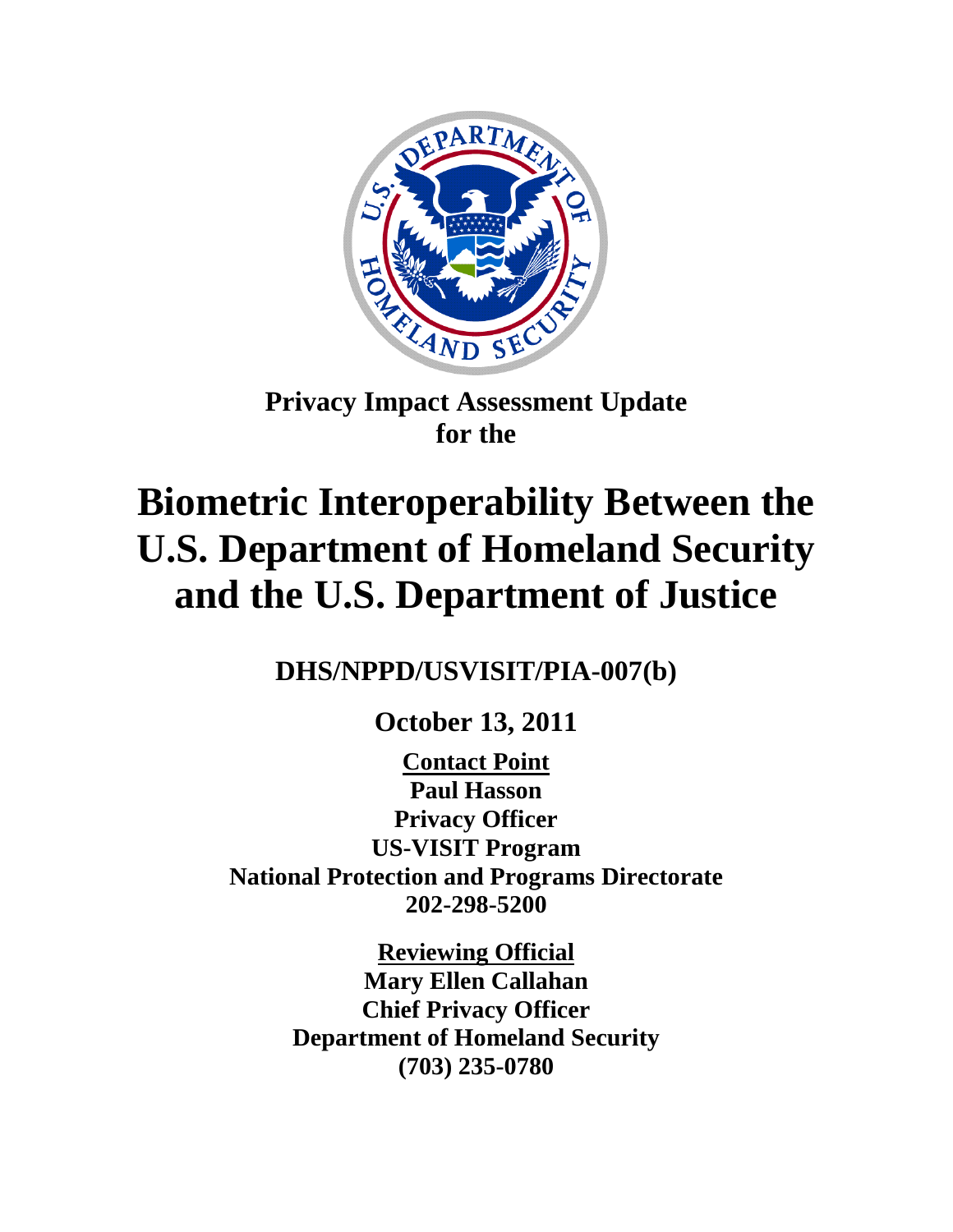

# **Abstract**

 $\overline{a}$ 

In 2006, the United States Visitor and Immigrant Status Indicator Technology (US-VISIT) Program of the Department of Homeland Security (DHS) and the Criminal Justice Information Services (CJIS) Division of the Federal Bureau of Investigation (FBI), Department of Justice (DOJ), developed an interoperability project to support the sharing of information among DHS, DOJ, and their respective stakeholders. This Privacy Impact Assessment (PIA) update is being conducted to reflect the expansion of DHS–DOJ interoperability to include users and uses not previously covered under the *interim Data Sharing Model (iDSM) for the IDENT/IAFIS Interoperability Project* (iDSM) and *First Phase of the Initial Operating Capability (IOC) of Interoperability between the DHS and the DOJ PIA* (IOC) PIAs. In addition, DHS-DOJ Interoperability is expanding to allow approved users access to a more comprehensive IDENT response, containing up to all data fields captured in IDENT.

#### **Introduction**

Developed in 2006, DHS-DOJ Interoperability allows an approved user to submit a single query and receive results from the US-VISIT Automated Biometric Identification System (IDENT) and the DOJ Integrated Automated Fingerprint Identification System (IAFIS) rather than submitting two separate queries. Through this "Shared Services" model, a user submits a query to CJIS who sends the query to IDENT. If the user requests a "search only" response, no data is retained in IDENT and IDENT returns the "match" or "no match" response along with the authorized data elements. If the user requests "search and enroll," IDENT stores the query, sends back the match or no match response, and when new encounters occur, provides wrap-back notifications.<sup>[1](#page-1-0)</sup>

On September 1, 2006, US-VISIT published the iDSM PIA which initiated groundwork for the project. On October [2](#page-1-1)3, 2008, US-VISIT published the IOC PIA.<sup>2</sup> The IOC PIA outlined the implementation of the first phase of the IOC. Since then the capability has expanded to cover additional stakeholders, data sharing, and services. DHS–DOJ interoperability has moved beyond the first phase of IOC and continues to expand its potential base of users and to improve processes and functionality in support of the anticipated full interoperability capabilities outlined in the IOC PIA. It is expected that additional agencies will be granted access to IDENT and IAFIS/Next Generation Identification (NGI), although that access will occur incrementally, as resources permit.

<span id="page-1-0"></span><sup>1</sup> Wrap-back functionality allows customers to specify events or a condition for automatic notification when a subject meets a pre-established system parameter, such as if a subject reaches a particular watch list level. The customer must enroll their data as "search and enroll" to receive wrap-back. Once CJIS receives the IDENT response, CJIS packages the IDENT and IAFIS response and returns the entire response to the user.

<span id="page-1-1"></span><sup>2</sup> See *interim Data Sharing Model (iDSM) for the Automated Biometric Identification System (IDENT)/Integrated Automated Fingerprint Identification System (IAFIS) Interoperability Project Privacy Impact Assessment (PIA)* and the *First Phase of the Initial Operating Capability (IOC) of Interoperability Between the DHS and the DOJ PIA* at www.dhs.gov/privacy.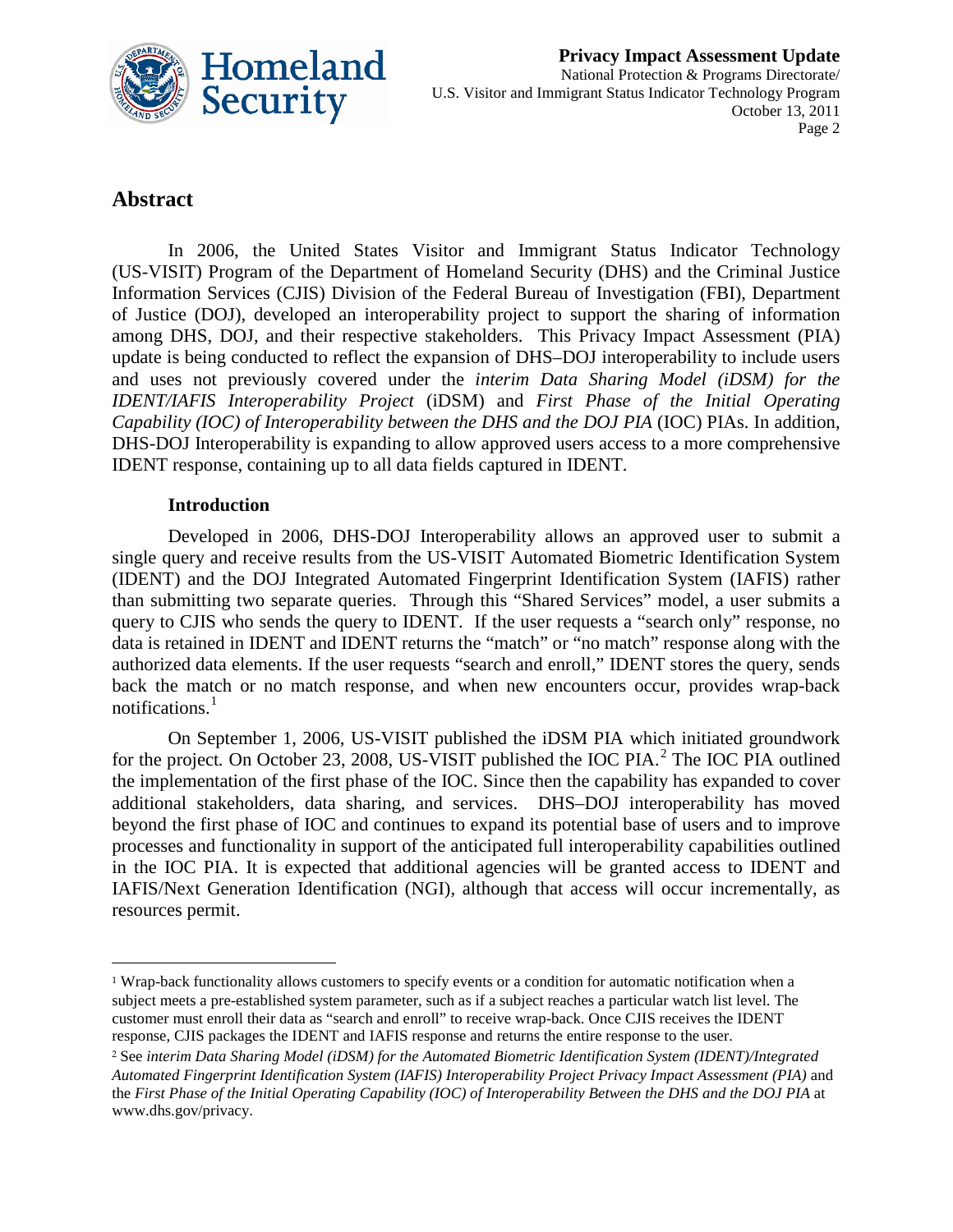

Initially, the deployment of DHS–DOJ interoperability to new users was focused on law enforcement agencies, particularly those at the state and local levels. However, because of specified new-user qualification standards, other criminal justice, non-criminal justice, and Intelligence Community users are being added, when possible. Along with these new-user qualification standards, DHS and DOJ have instituted an integrated project team (IPT) and a strategic policy team (SPT) to establish a strict application process such that DHS and DOJ may identify all potential new users and establish their authority to receive data based on their mission needs and routine uses.

Through a thorough review process discussed in the *External Sharing* section of this PIA Update, the IPT and the SPT review the information in the application and determine whether the new user will be approved and what information the user may receive in a response. In some instances, a new user may be better suited for direct connectivity to the two systems rather than a DHS-DOJ Interoperability connection, and in that case the user will be denied access through Interoperability. In other instances, the user may not have the inherent authority to receive the information in the systems and therefore will be denied.

In addition to the inclusion of new users, based on user needs and authorization to receive specified data fields, DHS–DOJ interoperability has expanded to allow approved users access to a more comprehensive IDENT response containing up to all data fields captured in IDENT, as discussed in *The System and the Information Collected and Stored in the System* below.

#### **Reason for the PIA Update**

This update covers the expanded sharing with the Department of Justice (DOJ), Federal Bureau of Investigation (FBI) special agents using the Quick Capture Platform (FBI Mobile), DOJ FBI Bioterrorism Risk Assessment Group (FBI/BRAG), DOJ FBI Special Identities Unit (SIU), and the Office of Personnel Security and Suitability, Diplomatic Security, U.S. Department of State (DOS/SI/OPSS).

In addition, DHS-DOJ Interoperability is expanding to allow approved users access to a more comprehensive IDENT response, containing up to all data fields captured in IDENT as described below in the *System and the Information Collected and Stored in the System* section. Under the iDSM and IOC PIAs, users were only able to receive basic biographic data elements.

Unless otherwise noted, the information provided in the September 1, 2006 iDSM PIA and the October 23, 2008 IOC PIA remain in effect. Individuals are encouraged to read the iDSM PIA, IOC PIA, and this PIA update to have a complete understanding of US-VISIT's privacy analysis of DHS–DOJ interoperability activities.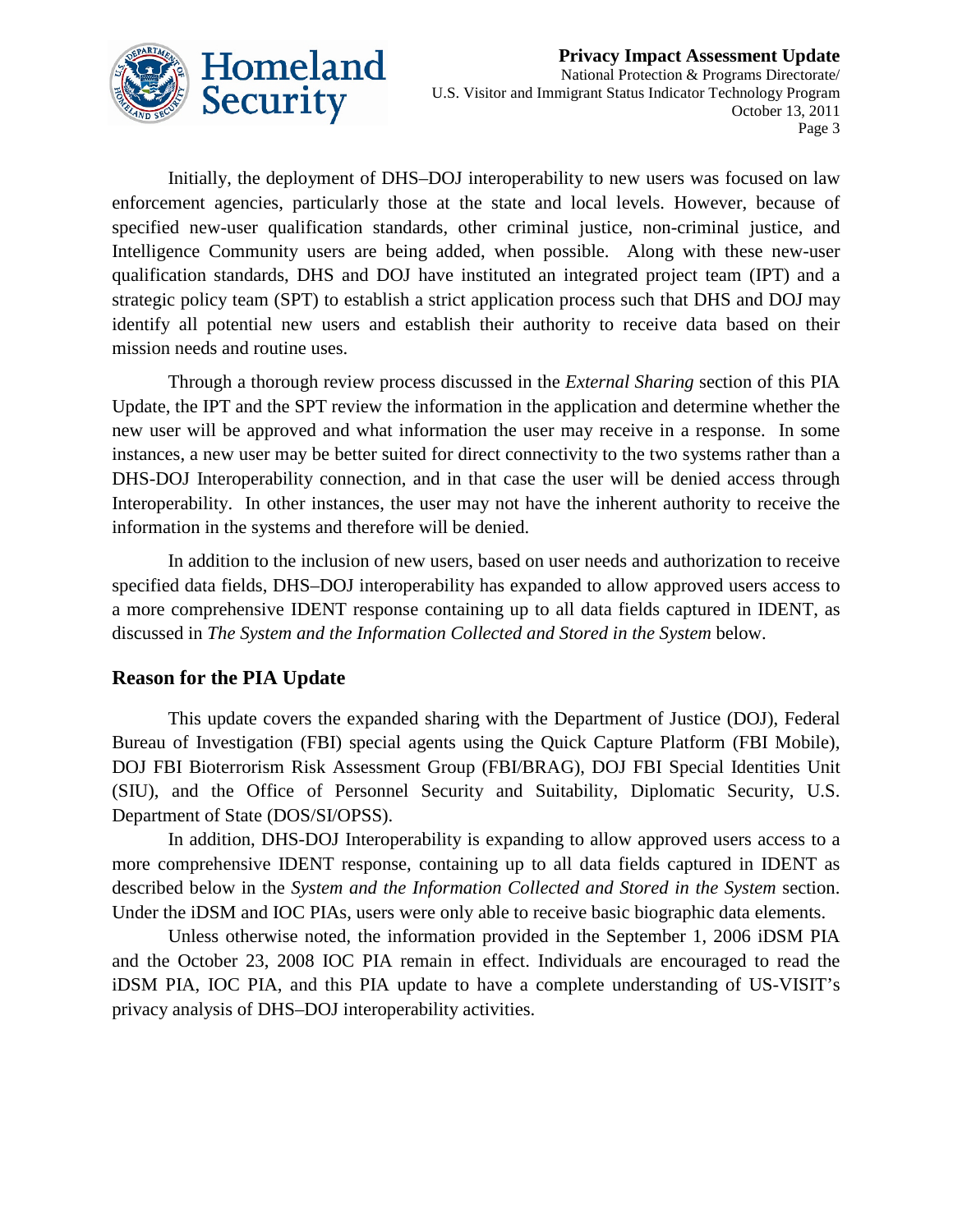

# **Privacy Impact Analysis**

# **The System and the Information Collected and Stored in the System**

IDENT receives biometric and associated biographic data from DHS and external stakeholders to conduct biometric searches against IDENT. At the request of a stakeholder, IDENT also may store biometric and associated biographic data that varies for each stakeholder, but which in general may consist of:

- (a) Biometric Data:
	- photographs;
	- fingerprints (including DHS and other agency fingerprint record locator information); and
	- other biometric modalities to be added in the future (e.g., iris and facial images).
- (b) Biographic Data:
	- name;
	- date of birth;
	- gender;
- (c) Personal identifiers, including but not limited to:
	- alien number (A-number);
	- Social Security number (if available);
	- state identification number (SID);
- (d) Personal physical details, such as height, weight, eye color, and hair color;
- (e) Fingerprint identification number (FIN);
- (f) FBI record identifier;
- (g) Details for citizenship and nationality, including person-centric details that may be biographic and biometric;
- (h) Derogatory information, if applicable, including:
	- wants and warrants:
	- known or suspected terrorists (KSTs);
	- sexual offender registration;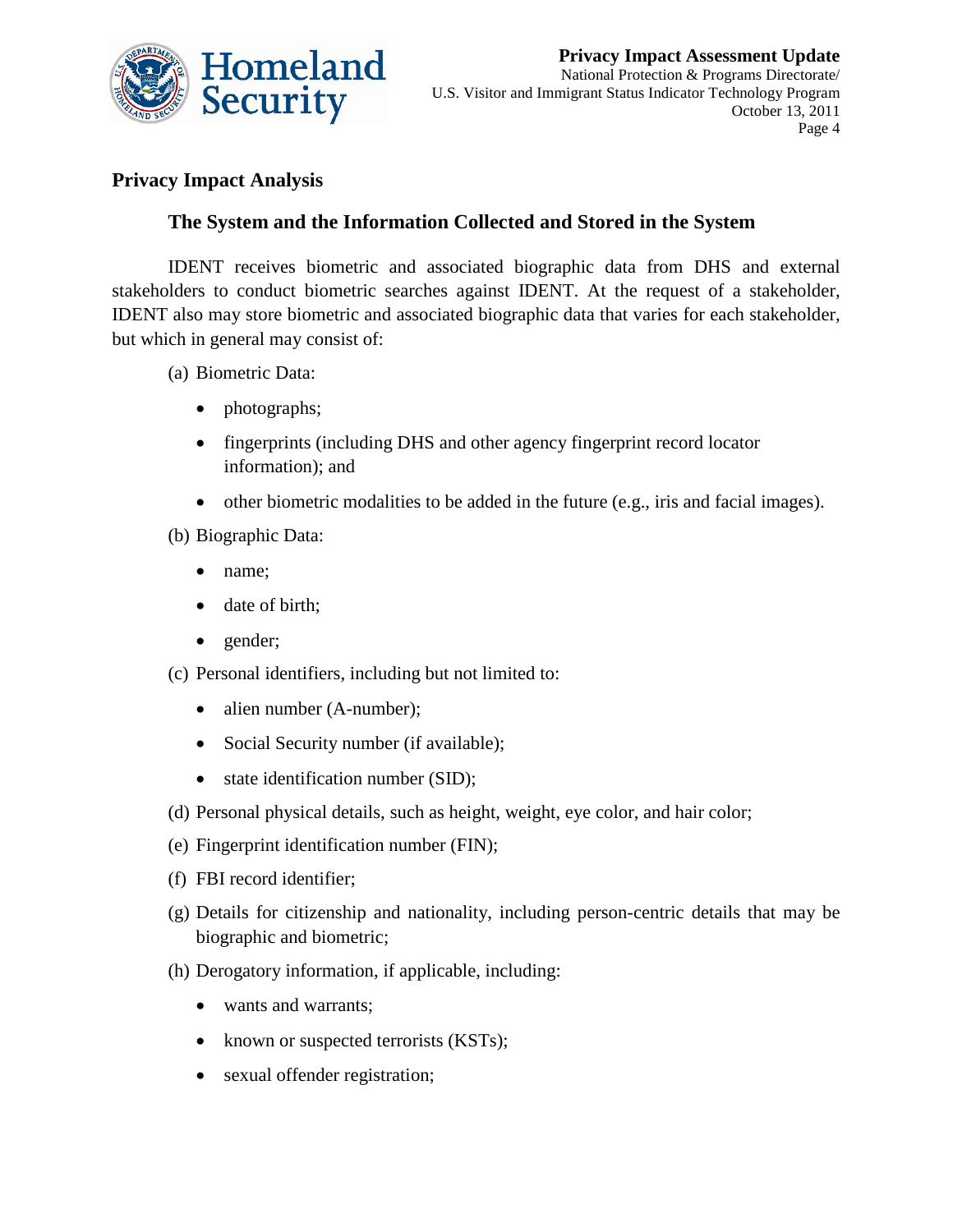

- immigration violations; and
- identity watchlist status information.
- (i) Miscellaneous comment information;
- (j) Document information, including passport and visa data;
- (k) Encounter Data:

Transaction-identifier data includes:

- the sending organization;
- timestamp;
- reason sent, such as entry, visa application, credentialing application, or apprehension;
- and any available encounter information, including encounter identification number(s) when applicable.

The expansion of DHS–DOJ interoperability now allows authorized users who have an approved need to know for a specific authorized use to receive up to a full IDENT response. The response will include data fields that the user requests which they are also authorized to have.

In contrast, the initial deployment of DHS–DOJ interoperability provided a limited response. The data elements in that response included full name, date of birth, place of birth, gender, photograph, and DHS system record locator.

## **Uses of the System and the Information**

Uses of the system and information have not changed.

#### **Retention**

The retention schedules have not changed.

## **Internal Sharing and Disclosure**

As discussed in the October 23, 2008 IOC PIA, because IDENT is the primary DHS-wide repository for biometrics, data maintained in IDENT may be shared throughout DHS for mission-related purposes.

Through interoperability, IDENT data is currently shared with authorized users for the following purposes: national security, law enforcement, immigration and border management, and intelligence, and to conduct background investigations for national security positions and certain positions of public trust.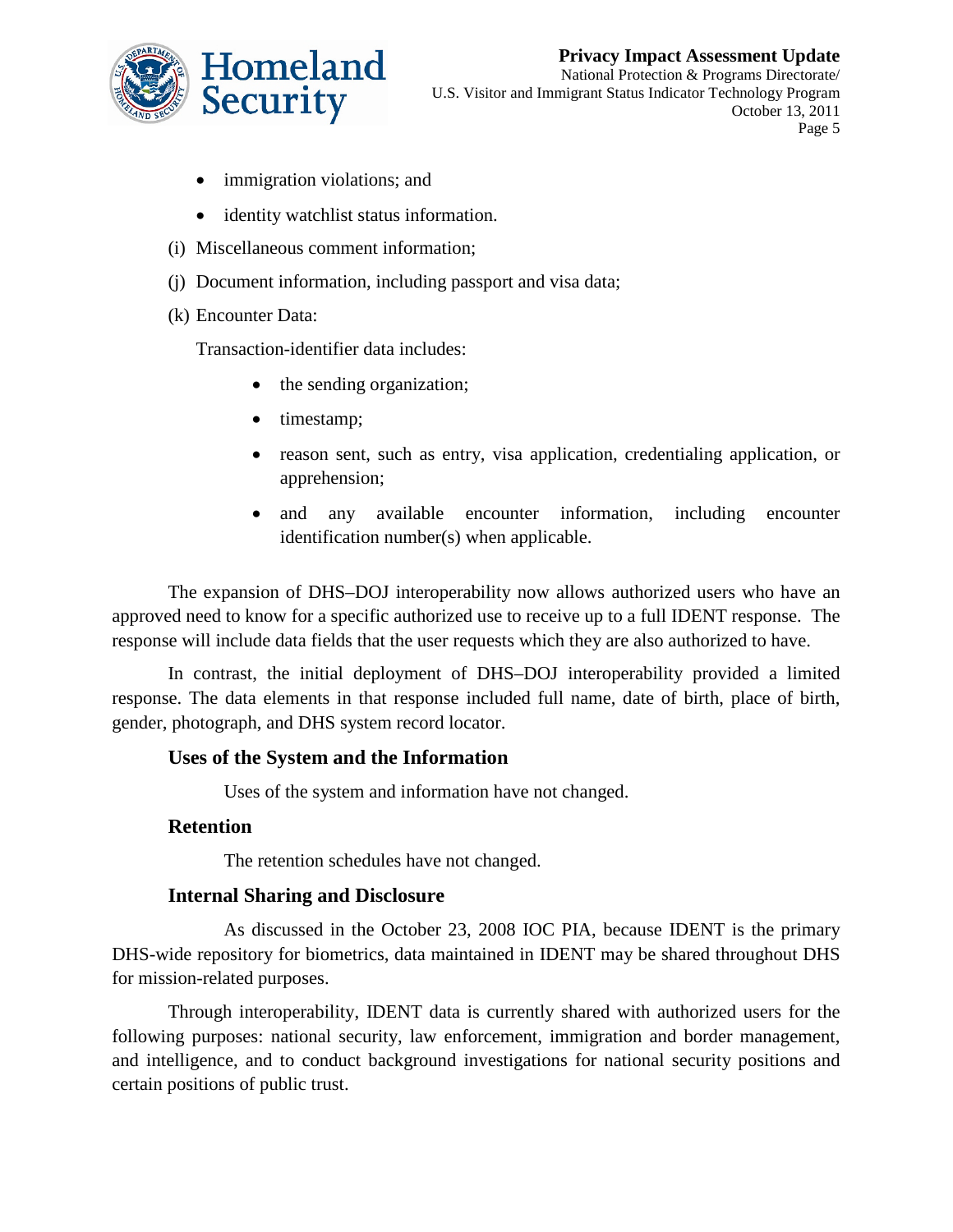

This update covers the expanded sharing with the DOJ, FBI special agents using FBI Mobile, FBI/BRAG, FBI SIU, and DOS/SI/OPSS.

#### FBI Mobile Interoperability Initiative

The FBI Mobile Interoperability Initiative allows FBI personnel to capture biometric samples in field settings for submissions to IAFIS and IDENT through the FBI's Quick Capture Platform (QCP) device. FBI Mobile submits data as search-only, so the data is not stored in IDENT and FBI Mobile users do not receive wrap-back notifications.

FBI Mobile receives all of the above listed data elements in IDENT except:

- fingerprints;
- other biometric modalities:
- FIN; and
- FBI Record Identifier.

This sharing of personally identifiable information (PII) outside of DHS is compatible with the original collection of that information and is covered by the IDENT SORN, 72 FR 31080 (June 5, 2007).

All or a portion of the data contained in IDENT records may be disclosed as a routine use under 5 U.S.C. § 552a(b)(3) to appropriate federal, state, local, tribal, foreign, or international agencies seeking information on the subjects of wants, warrants, or lookouts, or any other subject of interest for the specific purposes of administering or enforcing the law, national security, immigration, or intelligence, or carrying out DHS mission-related functions as determined by DHS (Routine Use A).

#### FBI Bioterrorism Risk Assessment Group

FBI BRAG's role is to enhance national security and public safety by providing the timely and accurate determination of an individual's eligibility to use, possess, or transfer select biological agents and toxins. Candidates are evaluated for access to select agents and toxins against criteria delineated in the Public Health Security and Bioterrorism Preparedness and Response Act of 2002, and against prohibitive categories defining a restricted person in the Uniting and Strengthening America by Providing Appropriate Tools Required to Intercept and Obstruct Terrorism Act of 2001 (USA PATRIOT Act). BRAG submits data as search-only, so the data is not stored in IDENT and FBI BRAG users do not receive wrap-back notifications.

FBI BRAG receives all data elements listed above with the exception of:

- fingerprints;
- other biometric modalities;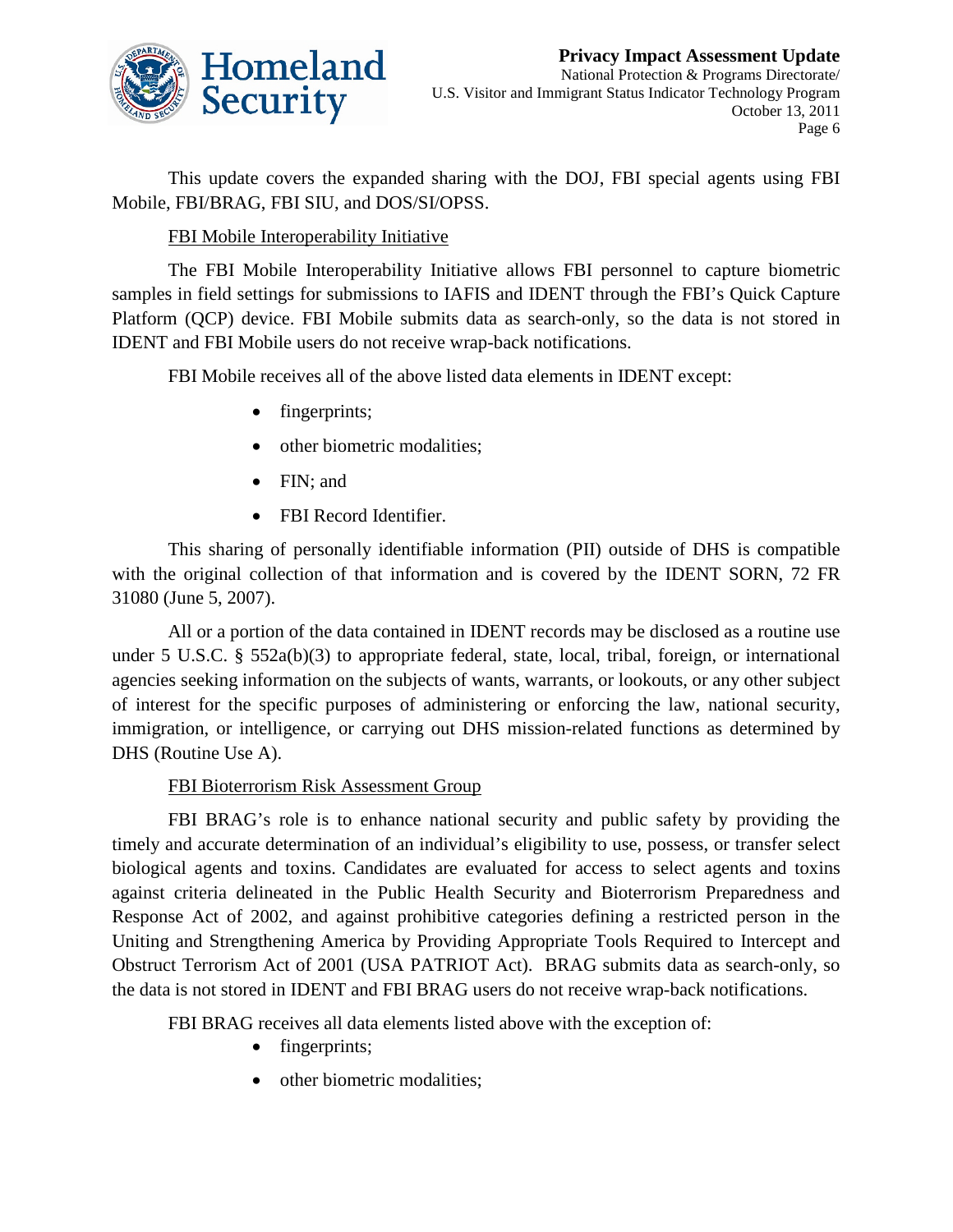

- FIN; and
- FBI Record Identifier.

The sharing of PII outside of DHS is compatible with the original collection of that information and is covered by the IDENT SORN, 72 FR 31080 (June 5, 2007).

All or a portion of the data contained in IDENT records may be disclosed outside DHS as a routine use under 5 U.S.C. § 552a(b)(3) as part of a background check or security screening in connection with hiring, retention, performance of a job function, or issuance of a license or credential (Routine Use B).

#### FBI Special Identities Unit

The mission of the SIU is to enhance national security by identifying and locating threats to the United States through subject-of-interest queries. SIU submits data as search-only, and therefore the data sent is not stored in IDENT and SIU does not receive wrap-back notifications.

SIU receives all data elements listed above with the exception of:

- fingerprints;
- other biometric modalities;
- FIN; and
- FBI Record Identifier.

The sharing of PII outside of DHS is compatible with the original collection of that information and is covered by the IDENT SORN, 72 FR 31080 (June 5, 2007).

All or a part of the data contained in IDENT records may be disclosed as a routine use under 5 U.S.C. 552a(b)(3) to appropriate federal, state, local, tribal, foreign, or international agencies seeking information on the subjects of wants, warrants, or lookouts, or any other subject of interest for the specific purposes of administering or enforcing the law, national security, immigration, or intelligence, or carrying out DHS mission-related functions as determined by DHS (Routine Use A).

#### Office of Personnel Security and Suitability

OPSS is the Office of Personnel Security and Suitability, Diplomatic Security, U.S. Department of State (DOS/SI/OPSS). The mission of the DOS personnel security program is to assure that granting an individual access to classified information is clearly consistent with the interests of national security. To fulfill its mission, the OPSS conducts for both applicants and incumbents for the Foreign Service, Civil Service and a variety of type of contractor hires, which include foreign nationals and dual citizens. OPSS also provides support to those non-criminal investigations conducted to support locally employed staff positions, which are managed by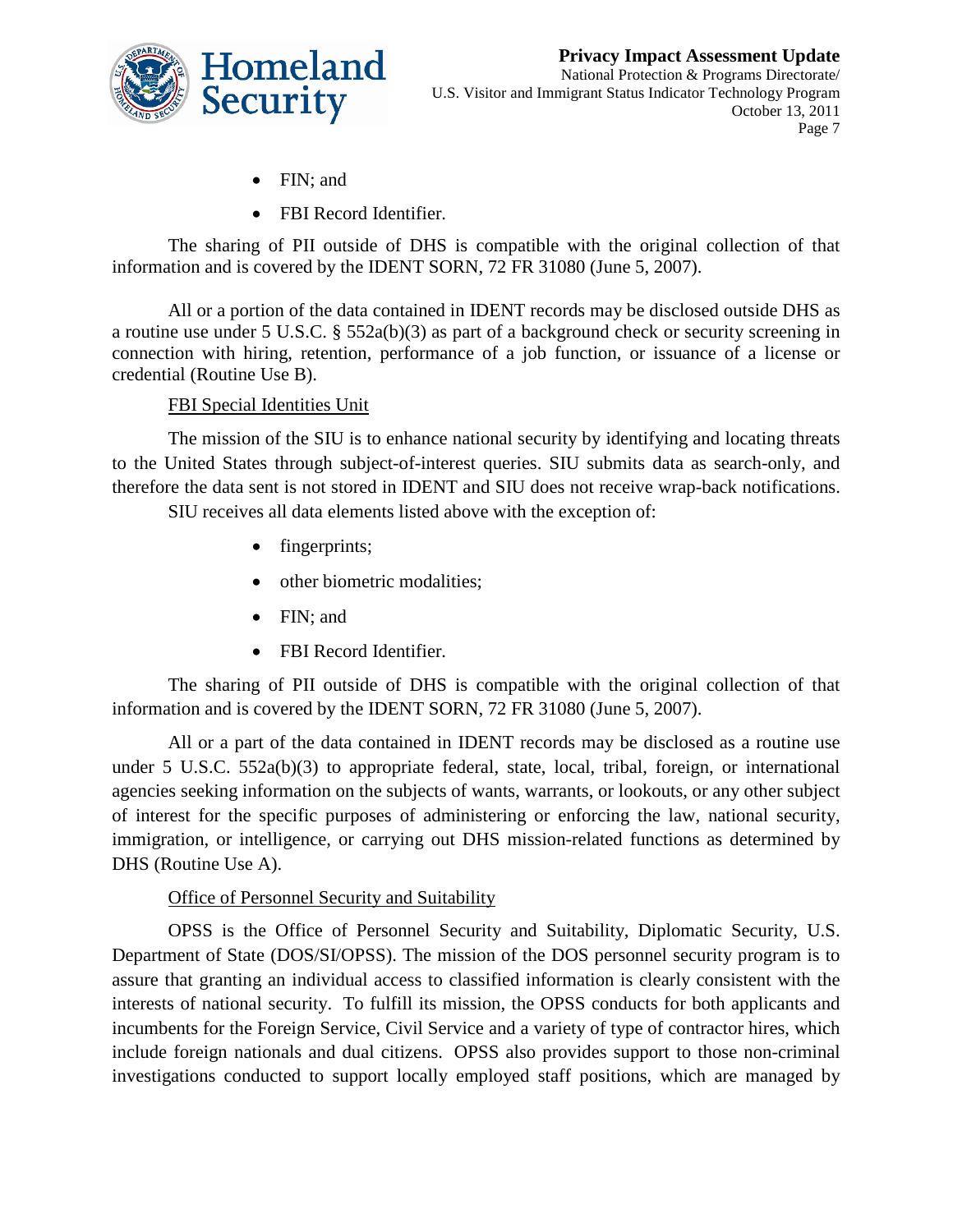

Regional Security Officers within the Bureau of Diplomatic Security and located at Embassies and Consulates around the world.

OPSS plays an important role in the hiring process by providing investigations to assist in determining an applicant's initial, or an incumbent's continued, suitability for employment and ability to hold access to information. The office conducts over 35,000 personnel security investigations each year. OPSS submits data as search and enroll and therefore the data is stored in IDENT and OPSS receives wrap-back notifications.

OPSS receives all data elements listed above.

The sharing of PII outside of DHS is compatible with the original collection of that information and is covered by the IDENT SORN, 72 FR 31080 (June 5, 2007).

All or a portion of the data contained in IDENT records may be disclosed outside DHS as a routine use under 5 U.S.C. § 552a(b)(3) as part of a background check or security screening in connection with hiring, retention, performance of a job function, or issuance of a license or credential (Routine Use B).

#### **Privacy Risks and Mitigation**

Because of the expansion of data available in an IDENT response, there is a risk that more data fields than needed will be shared with an authorized user. To mitigate this risk, DHS and DOJ have instituted the IPT and SPT to establish a strict application process so that DHS and DOJ may identify all potential new users and establish their authority to receive data based on their mission needs and routine uses. As defined in the *Improved Information Sharing Services Memorandum of Understanding* (Interoperability MOU) dated July 1, 2008, all new users must qualify as "authorized users" and justify their "need to know" the information for an "authorized use." This includes determining the appropriateness of the information shared. For example, some users may only need a limited subset of the information in IDENT while others may require the full IDENT response. A new user must be reviewed and approved by DHS on a case-by-case basis to determine whether an appropriate use, in accordance with the DHS mission, exists before allowing a query of, and an appropriate response from, IDENT for the new user.

As part of the IPT, all new user applications go through the User Evaluation and Deployment Process to identify and define new users, potential new uses, and requested responses. The application process begins with the potential new user presenting an initial request for services to CJIS who presents the application to the IPT. The application includes sections, for example, that require a statement of the proposed use and benefits of sharing IDENT and IAFIS/NGI data, the reason a user may need to receive a specific data element, and the executive order, statute, or regulation that grants the authority to receive IDENT data. Questions are formulated by US-VISIT, CJIS, DHS, and the DOS. The potential user and/or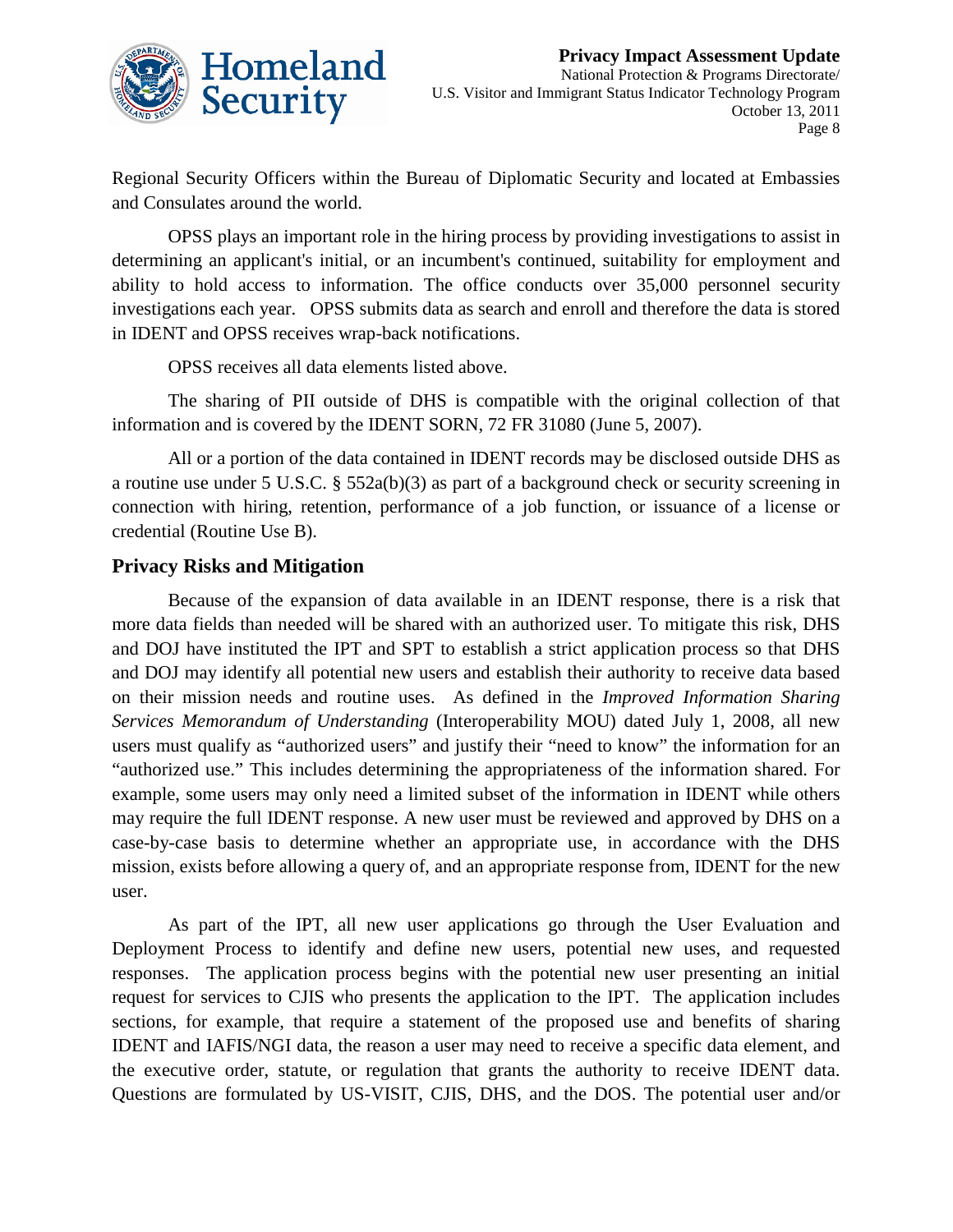

sponsoring party provide responses. At the SPT, analysis is done by US-VISIT, DHS, DHS Screening and Coordination Office (SCO), and DOS to determine if the new user is authorized. A recommendation is made and discussed at the next IPT. At the IPT, analysis is done by all interested parties including CJIS to determine if the new user is authorized and a recommendation is made. The recommendation is then sent to senior US-VISIT leadership who will determine the accuracy of the proposed recommendation. This recommendation will then be routed through the US-VISIT internal Executive Secretary review process for awareness and concurrence. The Executive Board (EB), a panel made up of senior DHS, DOJ, and DOS officials, reviews the recommendation. If the request needs department level review it will be sent to NPPD Information Sharing Governance Board (ISGB). If further approval is needed the request is forwarded to the DHS Executive Stakeholders Board (ESB). The IPT is notified of the decision. The request is vetted through the DHS ISGB stakeholders (DHS Privacy, CRCL, OGC). The EB or the ESB will relay their decision to the potential new user through the IPT.

As DHS–DOJ interoperability continues to expand, there is also a risk that a user authorized to request/obtain information for a specified use will use the access for inappropriate purposes. US-VISIT mitigates this risk by implementing access controls to ensure that only authorized users can access the data and that this access is in line with authorized uses. The applicable data-sharing agreements require the proper authorization of new users and uses. All approved users must ensure that appropriate authorization exists before the use of DHS–DOJ interoperability is initiated. It is the responsibility of all parties to the data-sharing agreements to require proper authorization for all users, to ensure that uses are applicable in terms of their authorized access, and to verify that such authorizations exist before a search request is entered into the other party's system.

Additionally, to inform new users of compliance requirements, US-VISIT is currently developing an *On-Boarding Package* to be distributed to all new users that covers privacy compliance requirements as well as the relevant terms of the Interoperability MOU. CJIS also provides limited privacy and security training to its authorized users of IDENT data.

The risk is also mitigated by the US-VISIT Program Assessment Compliance and Evaluation Team conducting compliance reviews (internal compliance auditing), as appropriate, on the use of the data with authorized users. The Interoperability MOU dictates an additional layer of review that, in addition to regular audit schedules, any party may make a request for a copy of the audit log of another party to ensure compliance.

There is a risk that the user will inappropriately share data received through DHS-DOJ Interoperability. As DHS-DOJ Interoperability users, SIU, FBI Mobile, BRAG, and OPSS must all comply with third-party disclosure rules. Before any information originating from IDENT may be disclosed to a third party, US-VISIT must be contacted to determine the appropriate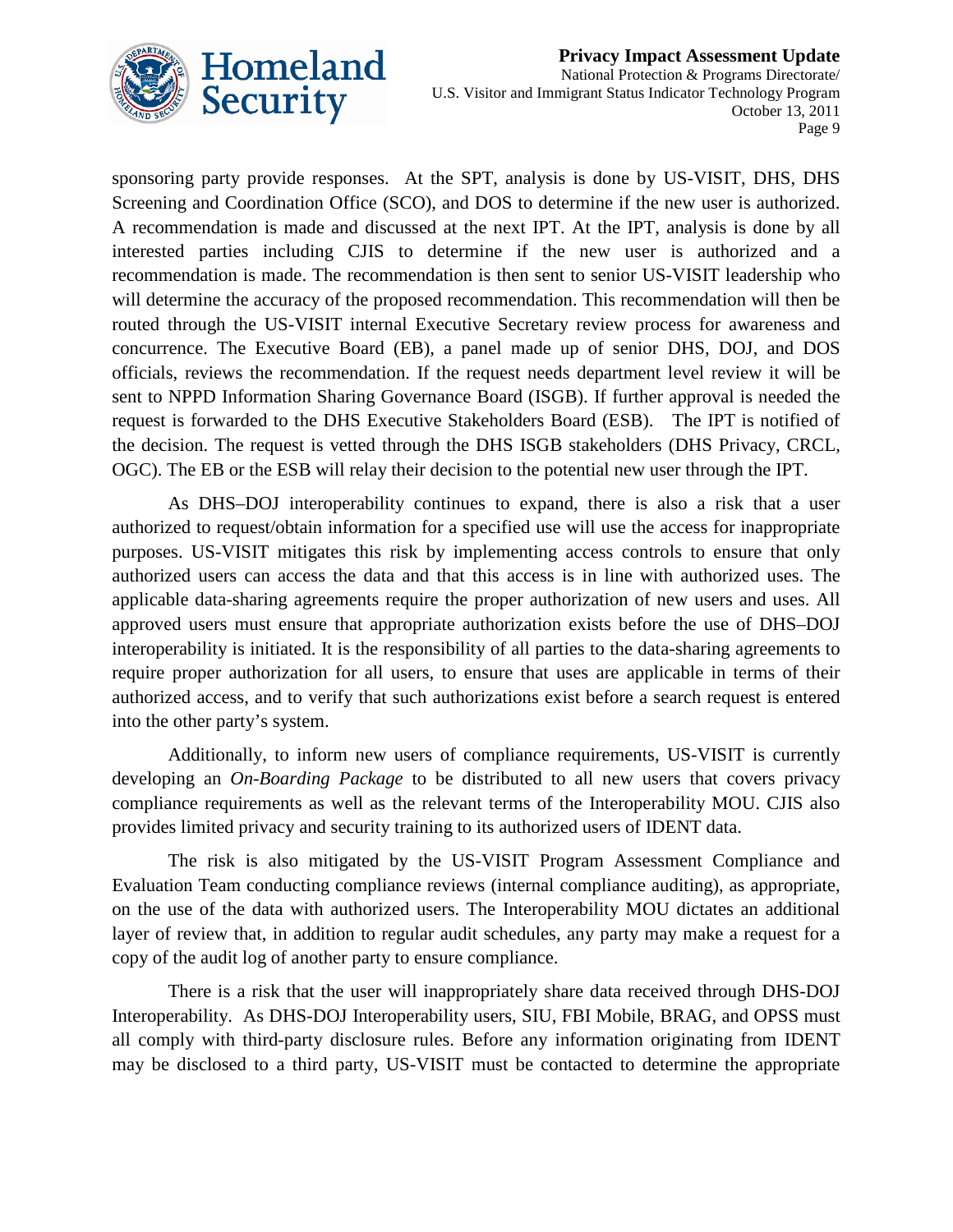

action or response, unless such third-party sharing occurs with other U.S. law enforcement agencies as part of the routine course of an active law enforcement investigation.

In addition, the US-VISIT Program Assessment Compliance and Evaluation Team will conduct periodic auditing for compliance within the program and externally with CJIS to ensure that the information is used in accordance with stated acceptable uses documented in the Interoperability MOU and Privacy Compliance documentation.

#### **Notice**

General notice is provided through this PIA update.

#### **Individual Access, Redress, and Correction**

Access, redress, and correction have not changed with this update.

#### **Technical Access and Security**

IDENT received a 3-year authority to operate on May 4, 2010.